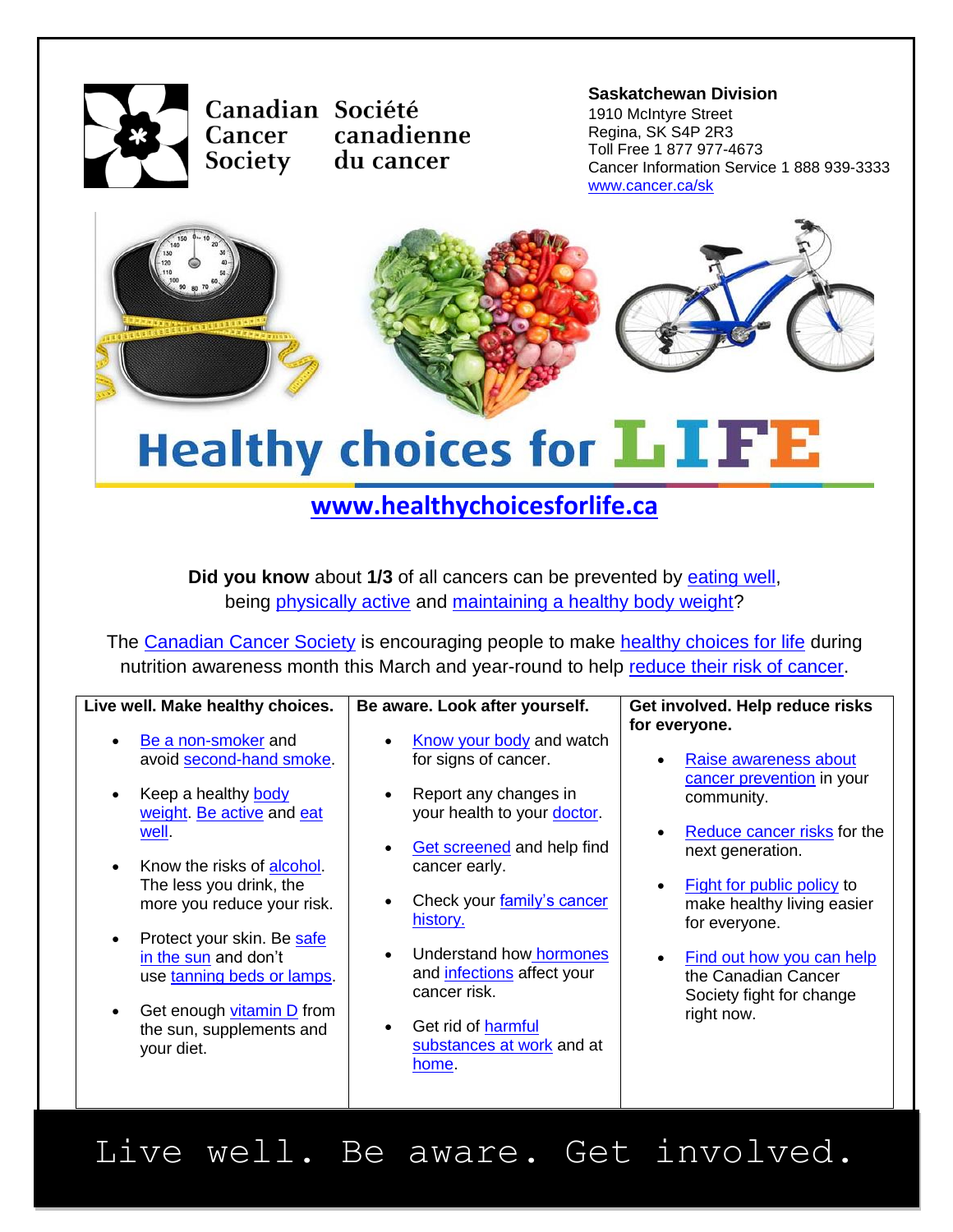

Canadian Société **Cancer** canadienne du cancer Society

#### **Have you received your** *Reminder for Life***?**

**[Cancer screening and early detection](http://www.cancer.ca/en/prevention-and-screening/early-detection-and-screening/finding-cancer-early/?region=sk)** are two of the most powerful tools you have to fight back against cancer. Sign up for your **[Reminder for Life](http://www.reminderforlife.ca/)** today and we'll send you an annual reminder about what you need to discuss with your doctor based on your age. *It's free, takes less than 30 seconds to sign up, and it might just save your life.*

## **Reminder for life**

Your life is important at any age.



Did you know that adults need **[at least 7-8 servings of fruits and vegetables every day](http://www.halfyourplate.ca/fruits-and-veggies/what-is-a-serving/)**? It's easier (and tastier) than you may think! For fresh meal ideas and recipes, visit: **[halfyourplate.ca](http://www.halfyourplate.ca/)**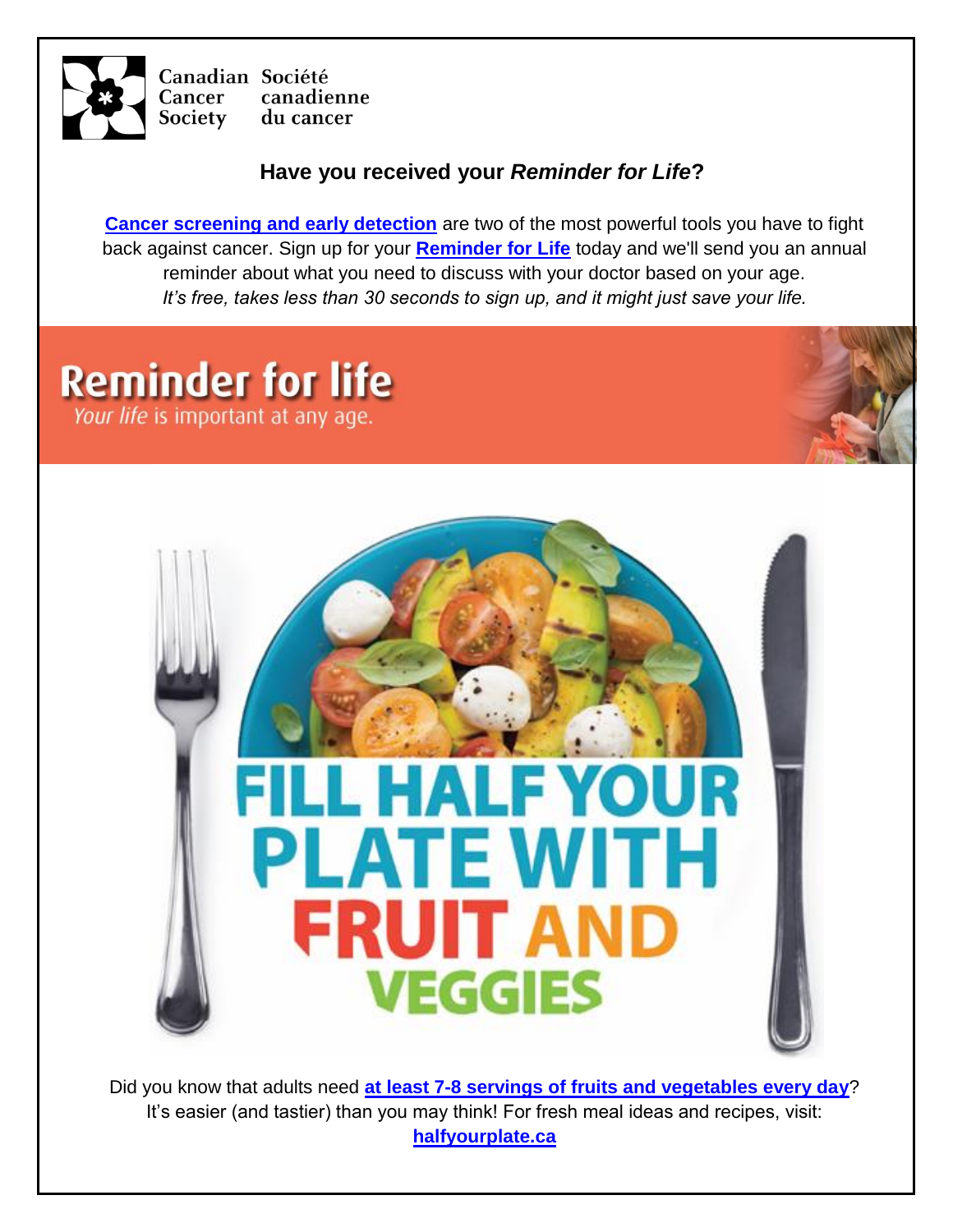

## *Making healthy choices for life*

"We make a thousand choices a day, and at least two-thirds of those choices affect our health," says Joy Sluser. "It's whether you floss your teeth, if you wear your seatbelt, if you take the stairs or the elevator, how far away you park your car. All those choices, big and small – that's what adds up to healthy living."

Joy, 40, knows what she's talking about. A lifelong sports enthusiast, the fitness instructor and former exercise therapist



currently works as the active living coordinator for the Regina Qu'Appelle Health Region, where her goal is to help make it easier for people and communities to make healthy choices.

That might mean designing neighbourhoods with sidewalks and bike paths, making it safe and fun for kids to walk to school, or ensuring that people have access to healthy food choices at grocery stores nearby. It means helping businesses to encourage their employees to get up from their desks and move: why not make that next meeting a walking meeting?

At a family level, Joy also – literally – walks the walk. She's part of a large but close-knit clan of siblings, cousins, aunts and uncles.

"As a family, we try to incorporate activity into our gatherings. Every Christmas, for example, we plan something active to do together. Last year, it was curling. Other years, we've gone iceskating, tobogganing, downhill skiing. One year, we played beach volleyball in the snow."

But healthy living has deeper family implications for Joy. Both her mother and her aunt were diagnosed with breast cancer at relatively young ages. That means that Joy and her cousins are at increased risk of developing the disease.

And while that's not the happiest thought, Joy manages her increased risk by getting screened regularly, taking her own advice about healthy living and reaching out to her extended family.

"We can talk to each other," she says. "I'm surrounded by people who understand my fears and what I'm going through. Just like everyone rallied to help when my mom and my aunt were sick, we're here to help each other now. In that way, cancer has been something that has actually brought us closer together."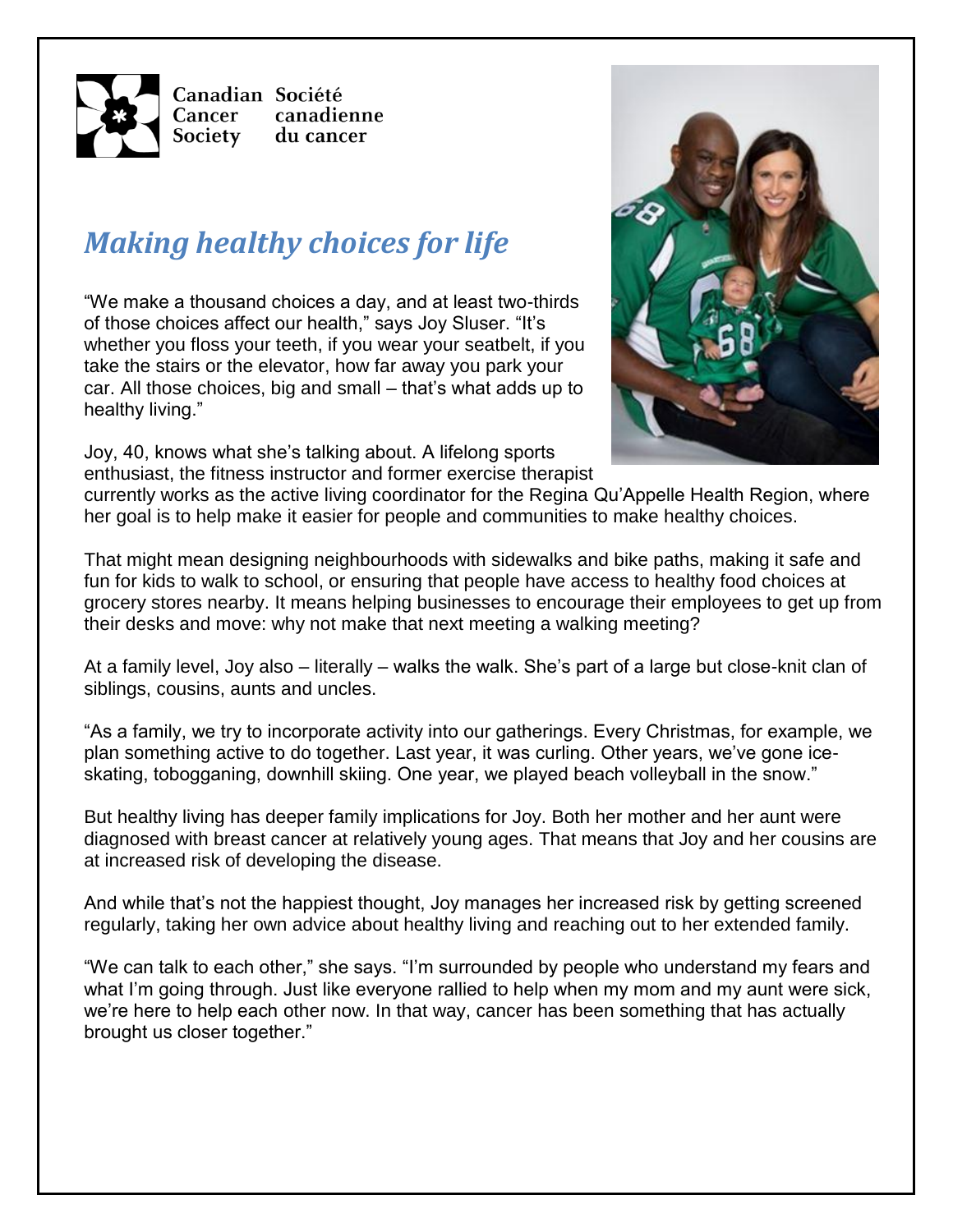

With the birth of her son, AJ, 6 months ago, Joy has an even stronger drive to stay healthy and decrease her cancer risks.

"Becoming a mom at age 40 has changed everything in my life," she says. "It isn't just about me any more. Leading a healthy lifestyle and modeling active and healthy living to my son is so important. I want to be there for AJ when he takes his first steps, when he starts his first day of school, when he graduates from university."

Joy – who is back to her pre-pregnancy weight – enjoys strolling outside with her son, swimming and dancing with him, and connecting with other new moms.

In the same way that her family is there for her, says Joy, the Canadian Cancer Society is there for Canadians, providing support and connections for people with cancer and their loved ones.

Joy has brought her passion for movement and healthy living to the Canadian Cancer Society in Saskatchewan.

She led a midnight "movement and motion" session at the Regina Relay for Life to keep participants moving and excited about the event. She's coached Canadian Cancer Society volunteers and staff on how to incorporate physical activity and healthy choices into their work and events.

Her work with the Canadian Cancer Society is a labour of love, Joy says.

"Whether your cancer is curable or not, whether your loved ones survives or doesn't, whether you're very public or very private about your cancer, the Canadian Cancer Society meets you where you're at.

"My mom, for example, was very private about her diagnosis. She's not the type of person to go on a Survivors' Walk. But the Canadian Cancer Society connected her with a woman who had been through the same experience, and they talked on the phone. It brings people closer to[gether."](http://www.wefightforlife.ca) 



Source: The Canadian Cancer Society (2015). *Fight for life monthly e-newsletter* **[wefightforlife.ca](http://www.wefightforlife.ca/)**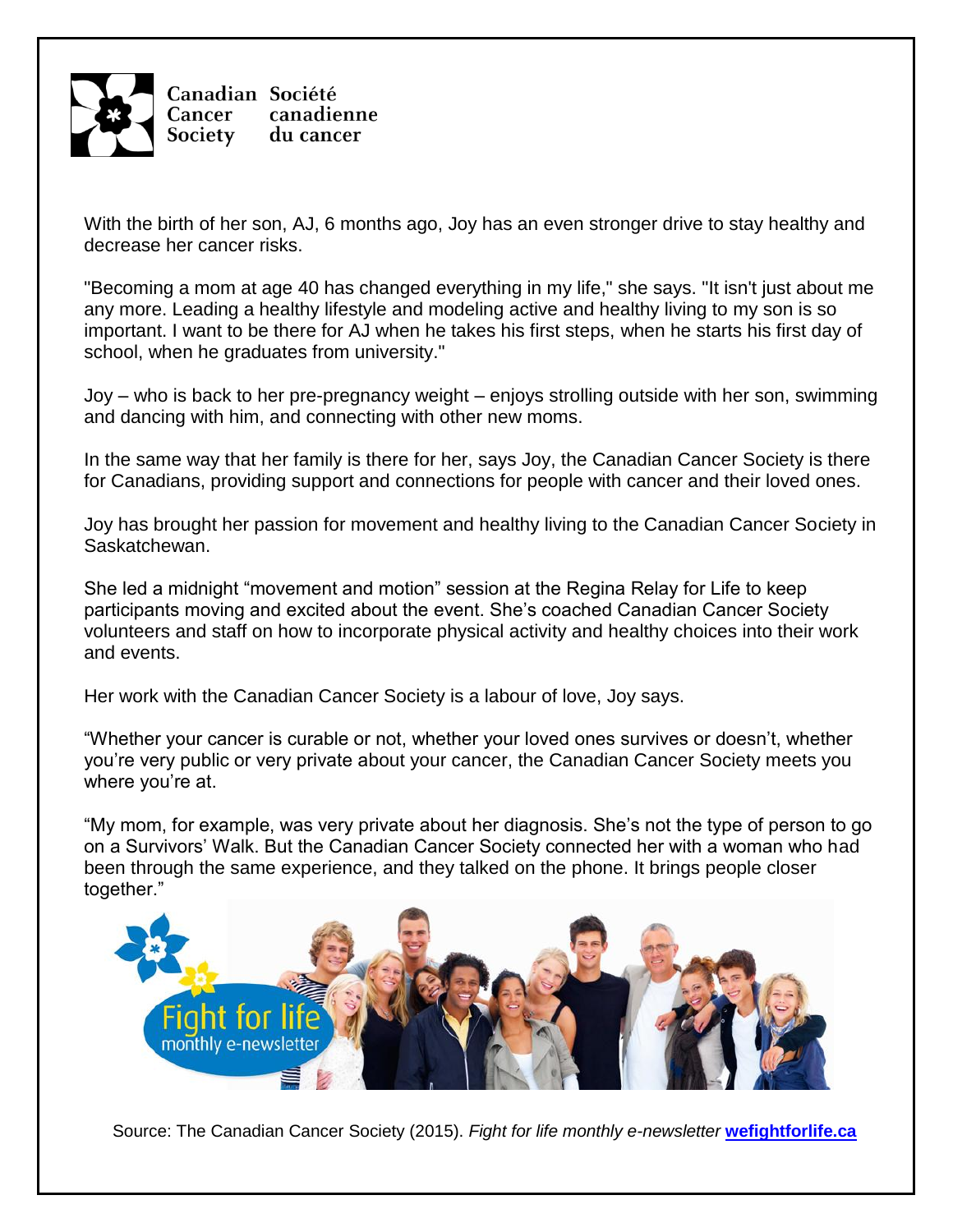

[It's My Life!](http://itsmylife.cancer.ca/) is an interactive, evidence-based tool that teaches you how 10 lifestyle factors can affect your risk of getting cancer and what you can do to prevent it.

Learn how you can reduce your risk at: **[itsmylife.cancer.ca](http://itsmylife.cancer.ca/)**

# **Healthy choices for LIFE**



## **Make the healthy** choice an easy one

Dr Geeta Achyuthan has 10 quick and easy suggestions for leading a healthy lifestyle that can reduce your risk of cancer - even one change can make a significant difference! Live Well, Be Aware, Get Involved.



Canadian Société Cancer canadienne Society du cancer

healthychoicesforlife.ca toll-free #1-888-939-3333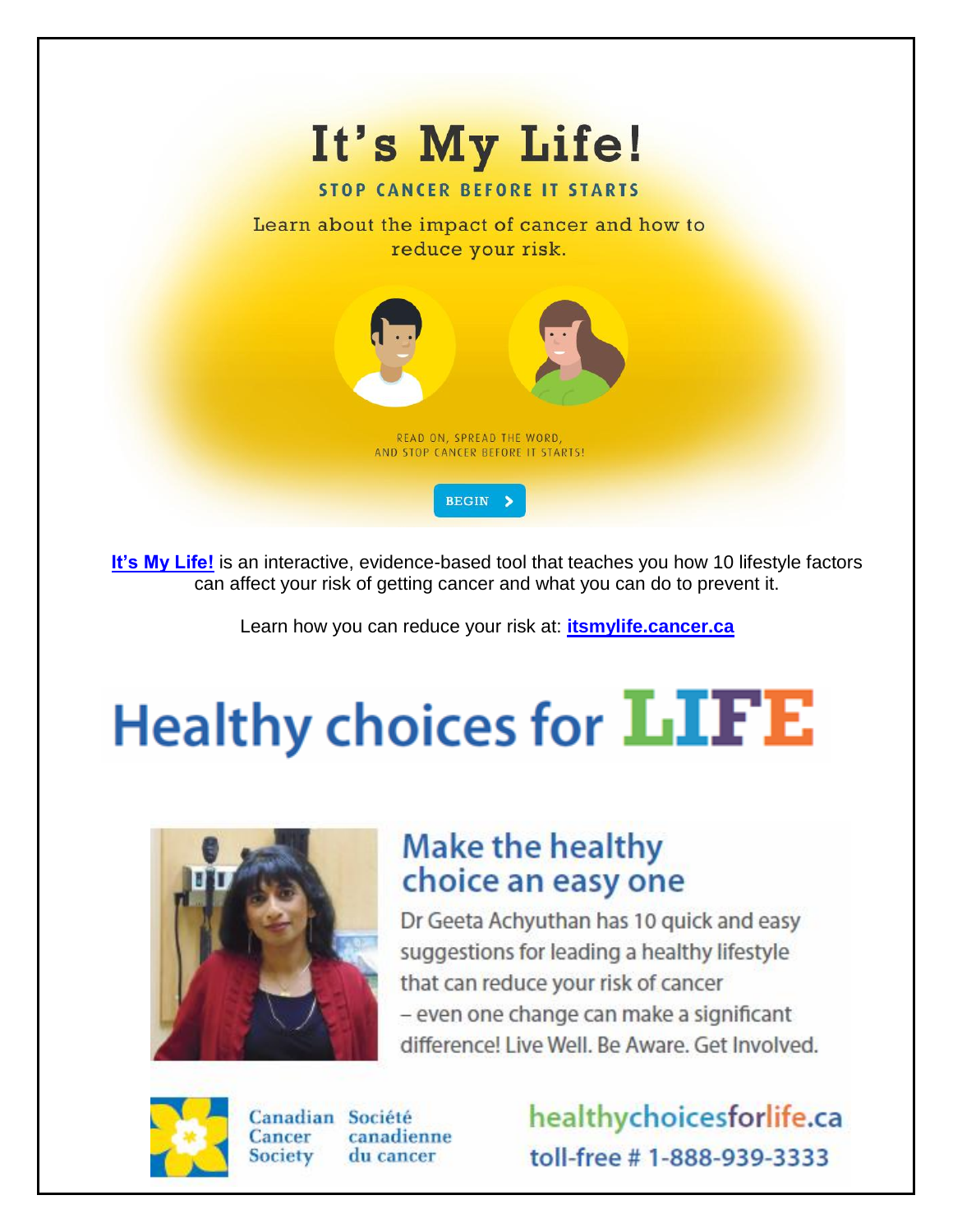

#### **Healthy Choices for Life Awareness Month Resources List 2015**

The Canadian Cancer Society in Saskatchewan offers the following materials for healthy choices for life awareness month. To obtain copies, please contact your local Canadian Cancer Society office.

#### **Brochures**

#### *[Eating Well When You Have Cancer](http://www.cancer.ca/~/media/cancer.ca/CW/publications/Eating%20well%20when%20you%20have%20cancer/Eating-well-when-you-have-cancer-2014-EN.pdf)* **– code # 313-220**

Eating well can be a challenge if you have cancer. This booklet provides information about what good nutrition is, why eating well is important for people with cancer and how to eat as well as possible throughout your treatment and recovery.

#### *[Eat well, be active -](http://www.bccancer.bc.ca/NR/rdonlyres/75D25772-8F87-4C8C-9BA2-8600AB07591C/56470/EWBAEnglish.pdf) What you can do –* **code # 201-077**

Information to help adults make changes to their eating and physical activity habits.

#### *[Exercises after Breast Surgery: A guide for women](http://cancer.ca/~/media/CCS/Canada%20wide/Files%20List/English%20files%20heading/Library%20PDFs%20-%20English/Exercises-after-breast-surgery_Eng2012.ashx) –* **code # 310-648**

This booklet provides a series of exercises for women to do after breast cancer surgery.

#### *[Monthly Tips to Reduce Your Risk of Cancer](http://www.cancer.ca/~/media/cancer.ca/CW/publications/Monthly%20tips%20to%20reduce%20your%20risk%20of%20cancer/Monthly-Tips-to-Reduce-Your-Risk-of-Cancer_Eng2013.pdf)* **– code # 211-079**

This brochure provides 12 simple suggestions for reducing your risk of cancer by eating right and being active. Each is backed up by 5 useful tips.

#### *[Preventing Cancer](http://www.cancer.ca/~/media/cancer.ca/CW/publications/Preventing%20cancer/Preventing-cancer-2010-EN.pdf)* **– code # 311-384**

This pamphlet is both a starting point for people who want to know how to reduce their risk of cancer and also a call to action that encourages you to get involved in your community and fight cancer on every level.

#### **Shower card**

#### *Be body aware* **– code # 312-386**

Fight cancer by knowing what warning signs to watch for.

#### **Activity Book**

*[Eat well, be active](http://ccssk.convio.net/site/DocServer/Eat_Well_Be_Active_activity_book.pdf?docID=1341&autologin=true)* A fun activity and colouring book for grades  $K - 3$ .

#### **Mix it up!™ Campaign**

*[Mix it up!](http://www.fruitsandveggies.ca/)*™ focuses on simple and practical ways to add a variety of veggies and fruit to every meal and snack. A vegetable and fruit primer, shopping tips and recipe ideas make it easy.